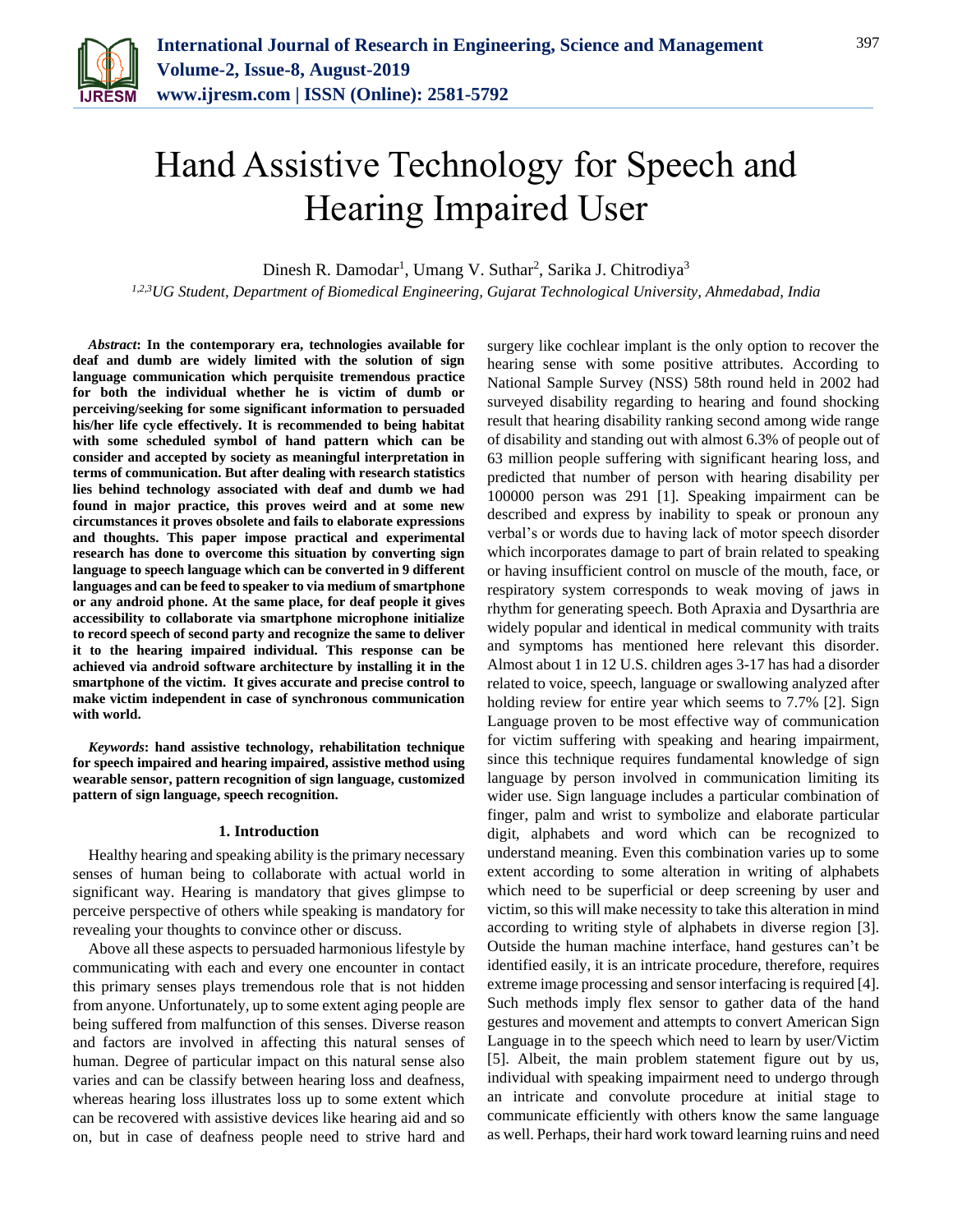

to spend more time to compensate the mismatch of language encounters according to region to region. As same happen with person when he is shifting foreign from his native place for short period because he don't know foreign language as well as native and need to use of universal translator which can convert one native language of ones to other by voice recognition and processing speech algorithms of processor. Undoubtedly, our imposed model is advance and takes all this consideration in priority on behalf of deaf and dumb person for harmonious communication by giving flexible and customized access interface of sign language with gloves. It employs numerous sensors and allow customization election of sensor according to convenience of the user, so they can use it in natural way and don't recommended to learn sign language. Furthermore, this add advents of translating speech language of different 9 environment, which eliminate constrains of speech compatibility encounters at global platform.

# **2. Research Methodology**

Hand Assistive Technology for Deaf and Dumb Victim is explained by the following Block-Diagram. The main objective is to develop user friendly design can be consider aesthetic for Deaf and Dumb individual. This method deal by processing and acquiring real time analog output of wearable sensors fascinated in gloves of targeted victim, next converting this details in digital pattern and assigning customized pattern for speech consequences or opt for sign language for universal pattern for speech consequences. This is Hybrid technique/method targeting both deaf and dumb individual to communicate freely with external world. Speaker has introduced for assisting dumb people while bluetooth server has implemented to receive information from remote server connected with by establishing a network.

- 1. Sensors are the most critical part of this system, since its accuracy and various characteristics are changed according to some atmospheric and environmental changes in climate. Even adding up and subtracting number of sensors alters in stages of complexity of the system. Adding up single similar sensor doubles the possible outcome which can be predicted and assigned using logical calculations for better consequences. Unfortunately, controller are not multitasking unit which can deal with all the sensor simultaneously it requires a small and negligible amount of delay between acquisition time of two sequentially programmed sensor, so adding up more sensor will make system bulkier and work with some delay of precious time in terms of milliseconds. Perhaps, this can be neglect since satisfactory and sufficient result has achieved with more number of sensor in this case.
- 2. Customized design of gloves has been developed along with some small particle of packed metal array to work similar like switched and keyboard to include more particular and specific pattern for wide range output.
- 3. Real time analog output of the sensors are gathered and

analyzed using analog to digital converter which is the inbuilt function of the controller to sample the values of input and is essentially plays a vital role to complete the main purpose of the method.

- 4. Controller has been employed for real time collaboration of input and output peripherals for creative use of input and output of peripherals, to pattern recognition associated with diverse meaningful quotations since it has the functionality and feature of inbuilt RAM, ROM, Memory and easy serial topology to interface with external Bluetooth hardware.
- 5. Pattern recognition algorithm has been introduced to provide privileges of customized pattern development, autonomous recognizing and defining most relevant pattern in case of any mismatch of pre-configured pattern associating with speech quotation.



Fig. 1. Block diagram of proposed methodology

- 6. Android Environment is the heart of all this since it has taken as a medium to decline expense of additional hardware by introducing digital speech processors. Since all these amenities can be found easily in the android base smartphone which can be utilized according to necessity by developing and installing application.
	- Bluetooth client to interface with external Bluetooth hardware connected with controller. It can be easily pair with smartphone and once get paired, connection establishment with application is done by selecting address of this external hardware among entire list.
	- Text to speech algorithms and yandex translator algorithms had been developed, debugged and tested using graphical programming language (MIT App Inventor) gives accessibility to convert text to speech that has send over serially to smartphone via Bluetooth client. It gives privileges to convert same language in another diverse 9 international language for give more flexibility to victim.
	- Consequences of Text to speech feed to speaker via auxiliary cables or the inbuilt speaker of the smartphone can be used according to requirement.
	- Microphone of the smartphone has employed to acquire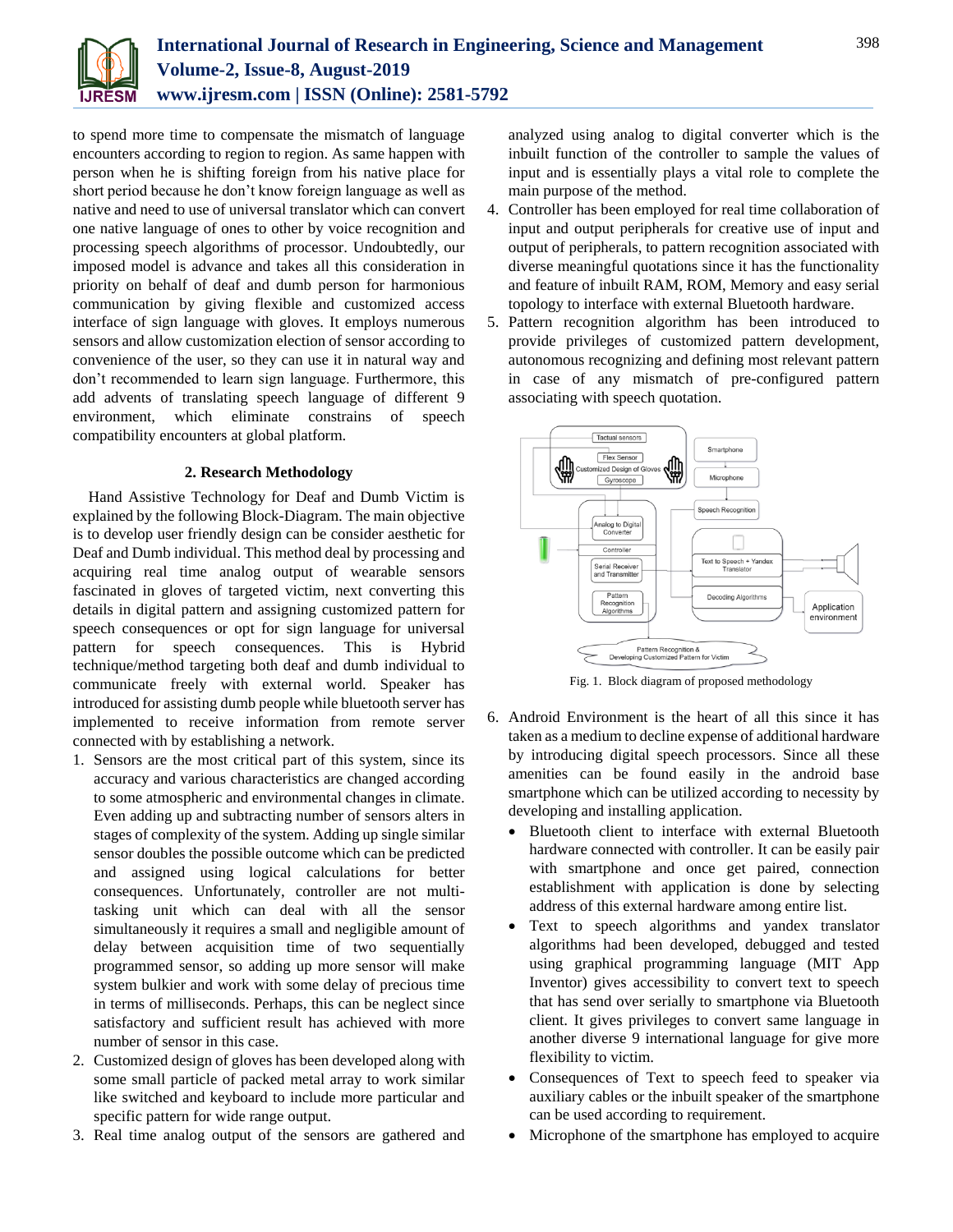

and speech of the healthy person and thus decode it to reveal on the smartphone screen via application environment.

# *A. Design methodology*

Design of the hand gloves has illustrated clearly in the Figure-2 constitutes of various sensing material like two pair of flex sensor, tactual sensor and gyroscope sensor. To keep this prototype enough aesthetic, reliable and comfortable to wear for victim, this design has considered here with several precautions and scopes. Since design should be prove minimally resistive to natural human mobility.

Flex sensors are placed in such way it stays straight along with individual finger (metacarpal bones and proximal phalanx) and get easily bend according to movement of the fingers to get variations in the value of the flex sensor which can be obtained by the ADC of controller. Simultaneously, tactual sensors are attached at the end of thumb which can be used to touch various point of the palm to generate various randomized signal for meaningful data. Gyroscope need to place on the wrist of the hand or Extensor retinaculum part of the hand to determine the correct angle of the hand which can help in getting more and more amount of possibility in case of combination. For example: if person is performing some activity to transcend some detail, it can be bifurcated using angle to increase maximum possibility of action. So same gesture can be used to iterate multiple meaning with multiple level and cognition of meaning.



Fig. 2. Architecture of hand gloves

Entire gloves need to cover by the external thin stretchable gloves to ensure that aesthetic appearance of the human hand not going to be unnatural or exotic. So entire hand gloves architecture and all components associate with this device goes in inner portion.

## **3. Flowchart**

Flowchart adumbrates entire procedure in details in chronological order as mentioned below. This technique has divided in two part technically to give better response and to give smooth operations for user/victim. Isolated practice has mentioned for speech impaired and hearing impaired victim respectively.

Assistive procedure and procurement for speech impaired victim has narrated here.

- *A. Assistive method for speech impaired*
- 1) Entire procedure has separated in pre-configuration mode and post-configuration mode. Pre-configuration mode emphasize the cross checking of all the configuration to check whether everything is running well and there is no chance of malfunctioning once it runs. While postconfiguration mode is actual working mode in which algorithms of controller works as it behests.
- 2) Hand Glove Design is the most important considerations since it is undeniable truth that almost all activity of the human are associated with hand only. So engaging hand for verbal communication can disturb our daily chores and routine which is not acceptable or sacrificial for verbal communication.
- 3) Gloves need to be equipped with good quality sensors which can predict the gesture of the hand without resisting the mobility of the hand, since this requires additional advance design of sensor and gloves for this consideration.



Fig. 3. Flow Chart of Speech impairment assistive method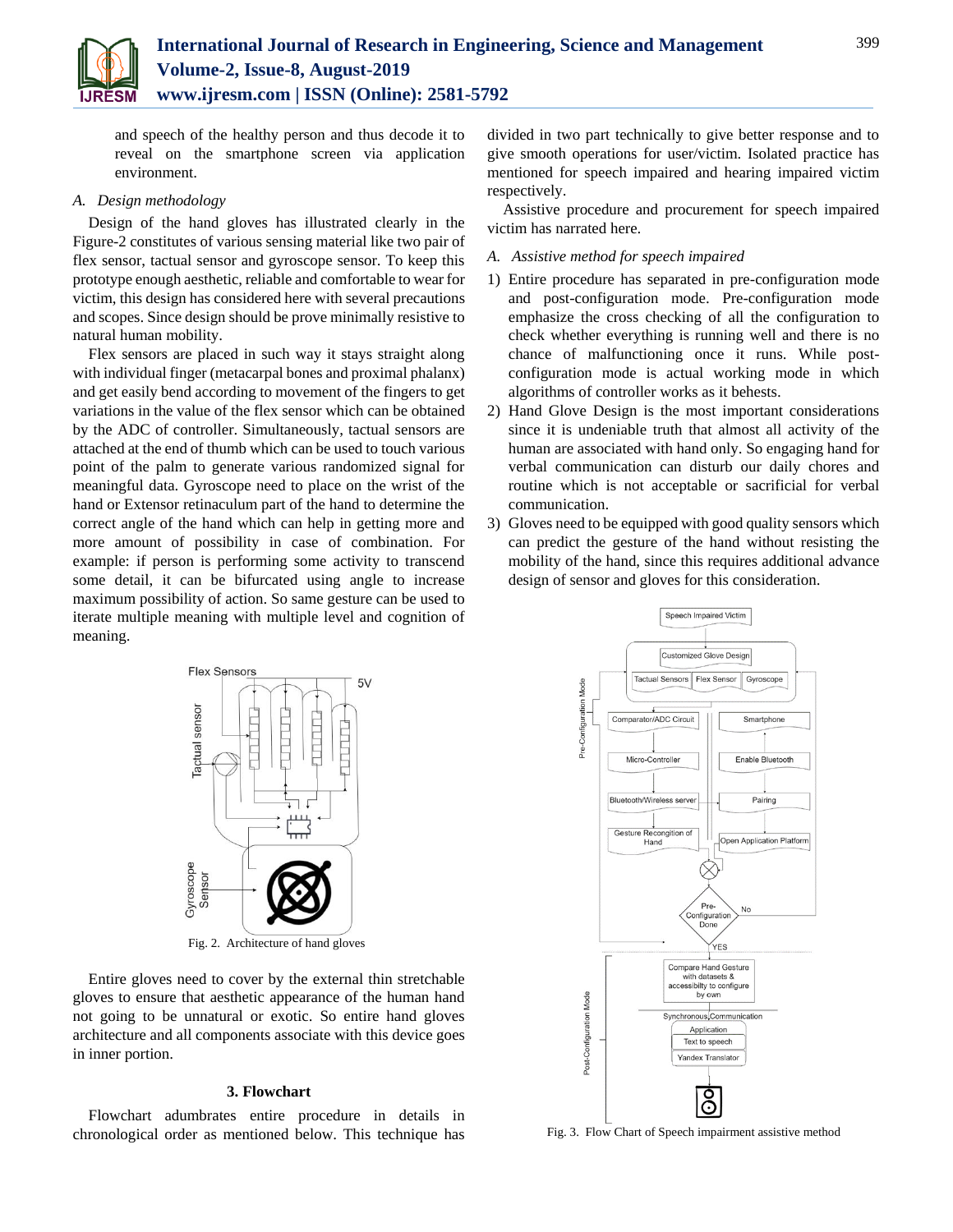

# **International Journal of Research in Engineering, Science and Management Volume-2, Issue-8, August-2019 www.ijresm.com | ISSN (Online): 2581-5792**

- 4) Gloves need to be equipped with good quality sensors which can predict the gesture of the hand without resisting the mobility of the hand, since this requires additional advance design of sensor and gloves for this consideration.
- 5) Analogue to digital converter has employed here, to convert repetitive real time signals of the sensors in to the discrete signal which can be understood by the controller in order to process and take the decision itself.
- 6) Microcontroller performs multiple task here, such as interfacing with analogue sensors, controlling Bluetooth peripherals need to be pair with smartphone and most prominent role is recognizing hand gestures to distinguish various symbols and correct meanings.
- 7) Before controller begins a post-configuration mode, it reassess and determine whether all the requirements are fulfils or not. If not, it attempts to reschedule all configurations.
- 8) In post-mode configuration, hand gestures are determined which need to store in buffer resistor of controller and then comparing with the already stored ideal datasets for discrimination which can be altered and access by the user/victim according to his/her convenience to approach more flexibility.
- 9) Synchronous communication is a key factor which need to employ between the Bluetooth peripheral interfaced with controller and smartphone Bluetooth peripheral via pairing and wireless connection establishment.
- 10)Application environment or android application provided a base of text to speech conversion as a TTS to forward that speech to micro-speakers. As well sane architecture has developed in such way that can be used to convert the same language in to 9 different language so elevate the need of universal translators.

## *B. Assistive method for hearing impaired*

Flowchart narrates a simple method for assisting victim suffering with Hearing impairment. Victim's smartphone can be used here to keep it as simple as possible, experiments are taken on this and 60% to 70 % of accuracy has obtained respectively.

1) Any smartphone which can be approach by the victim can be used, simply application need to install once in that smartphone to perform convoluted calculations that are lying behind the development of the speech algorithms lying to recognition various accents.

2) Application once ask permissions for access microphone, once it granted it can use every time directly without any restrictions.

3) Speech recognition involves convoluted signal calculation for corrigible accent identification which need to be decode in order to make it accurate. The same need to convert in to the Text which can be portrayed on the screen of the victim's smartphone.



Fig. 4. Flow Chart of Speech impairment assistive method

# **4. Results**

Results are taken here from experimental research, which can be distinguish by either healthy or unhealthy person to justify the accuracy of outcomes.

# *A. Hand assistive device for speech impairment*

This module has designed in such a way that even beginner can have configured motion of the hand according to his/her convenience for elaborate the expression so he don't require additional hours of time to remember the same.



Fig. 5. Hand assisted device for speech impaired

As mentioned in the picture, user need to connect hardware with smartphone using Bluetooth pairing and then pressing switch connect popup the window of selecting the unique Bluetooth ID from given list. Once get connected user can select pattern based on his requirement, and pressing Text to speech converter starts continuously speaking speech performed by the hand for further communication.

## *B. Hand assistive device for hearing impairment*

A Pictorial information illustrates about the working state of the application environment in android platform. As it reveals, pressing button named "Start Listening" begins speech recognition and identification with prompt popup of speech recognizing symbol and gives consequences at the end of entire speaking. This images shares the screenshot of content read loudly from this manuscript only.

The original content was "Android Environment is the heart of all this since it has taken as a medium to decline expense of